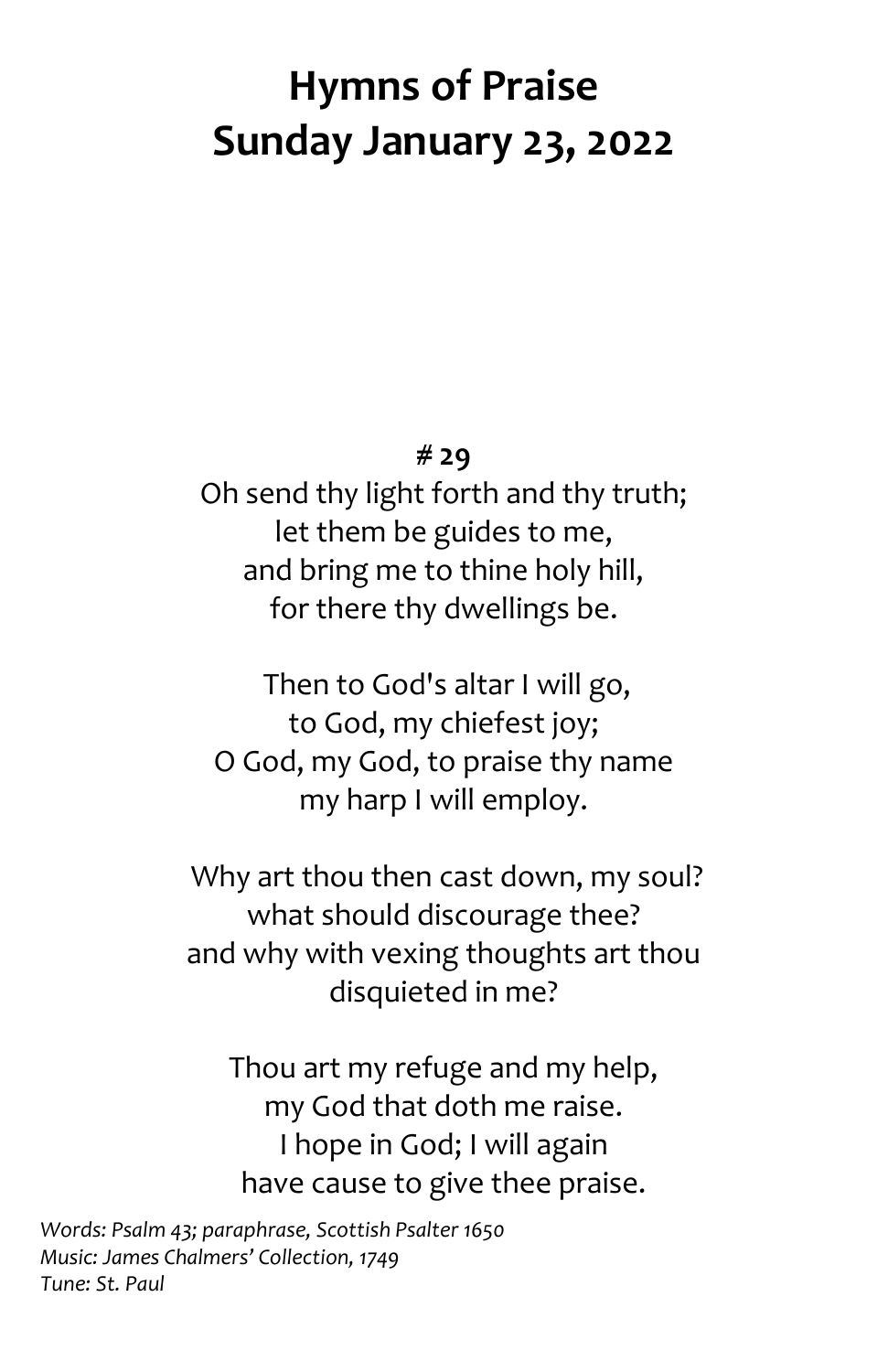### **#496**

*(Refrain)* Thy word is a lamp unto my feet and a light unto my path. Thy word is a lamp unto my feet and a light unto my path.

When I feel afraid, think I've lost my way, still you're there right beside me, and nothing will I fear as Iong as you are near. Please be near me to the end. *(Refrain)*

I will not forget your love for me, and yet my heart forever is wandering. Jesus, be my guide and hold me to your side, and I will love you to the end. *(Refrain)*

*Words and music: Amy Grant Tune: Thy word*

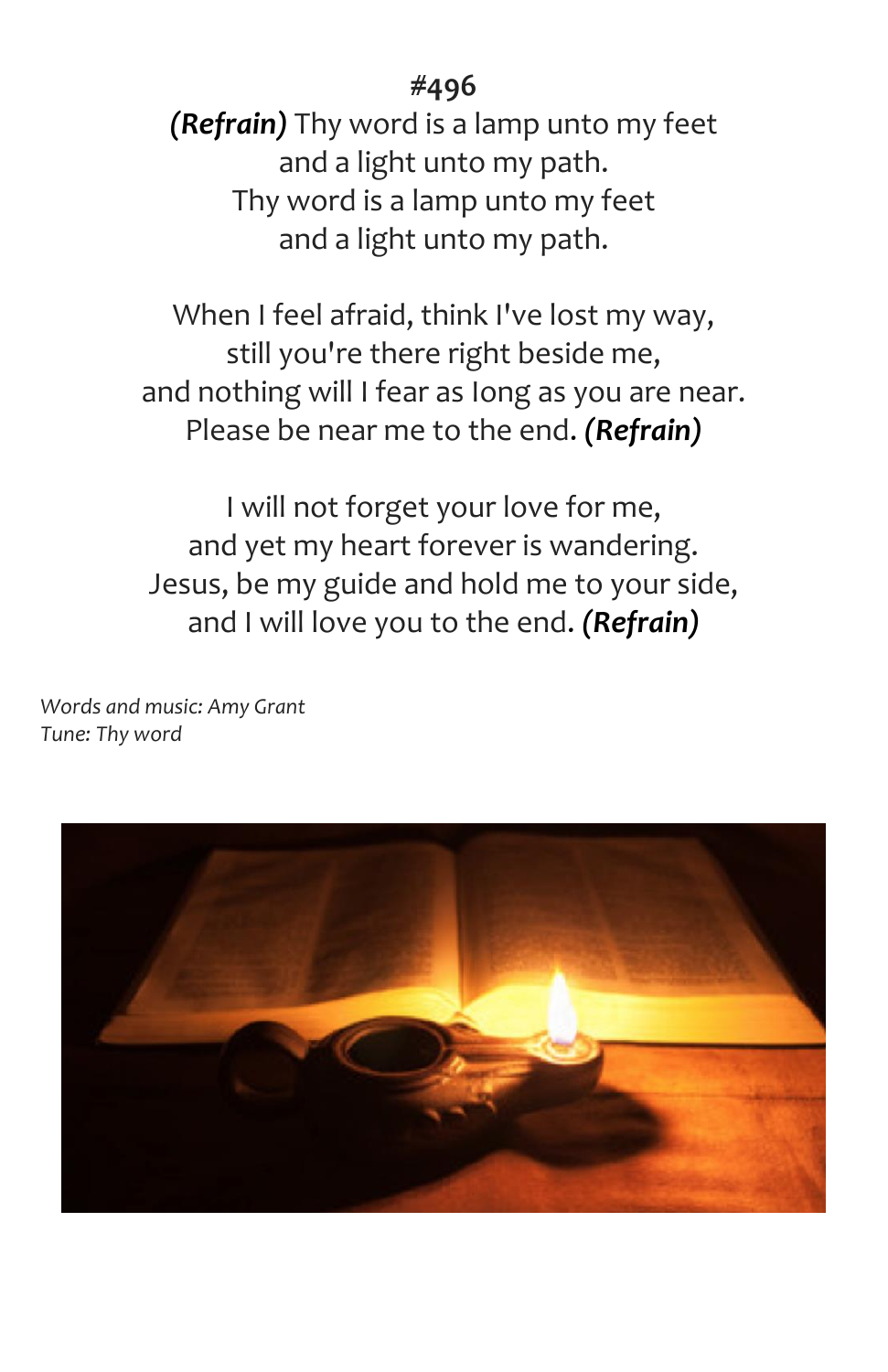**#499 (vs.1,2,4)** Tell me the old, old story of unseen things above, of Jesus and his glory, of Jesus and his love. Tell me the story simply, as to a little child, for I am weak and weary, and helpless and defiled.

*(Refrain)* Tell me the old, old story; tell me the old, old story; tell me the old, old story of Jesus and his love.

Tell me the story slowly, that I may take it in, that wonderful redemption, God's remedy for sin. Tell me the story often, for I forget so soon; the early dew of morning has passed away at noon. *(Refrain)*

Tell me the same old story, when you have cause to fear that this world's empty glory is costing me too dear. Yes, and when that world's glory is dawning on my soul, tell me the old, old story: Christ Jesus makes thee whole. *(Refrain)*

*Words: Katherine Hankey (1834-1911) Music: William H. Doane (1832-1916) Tune: Evangel*